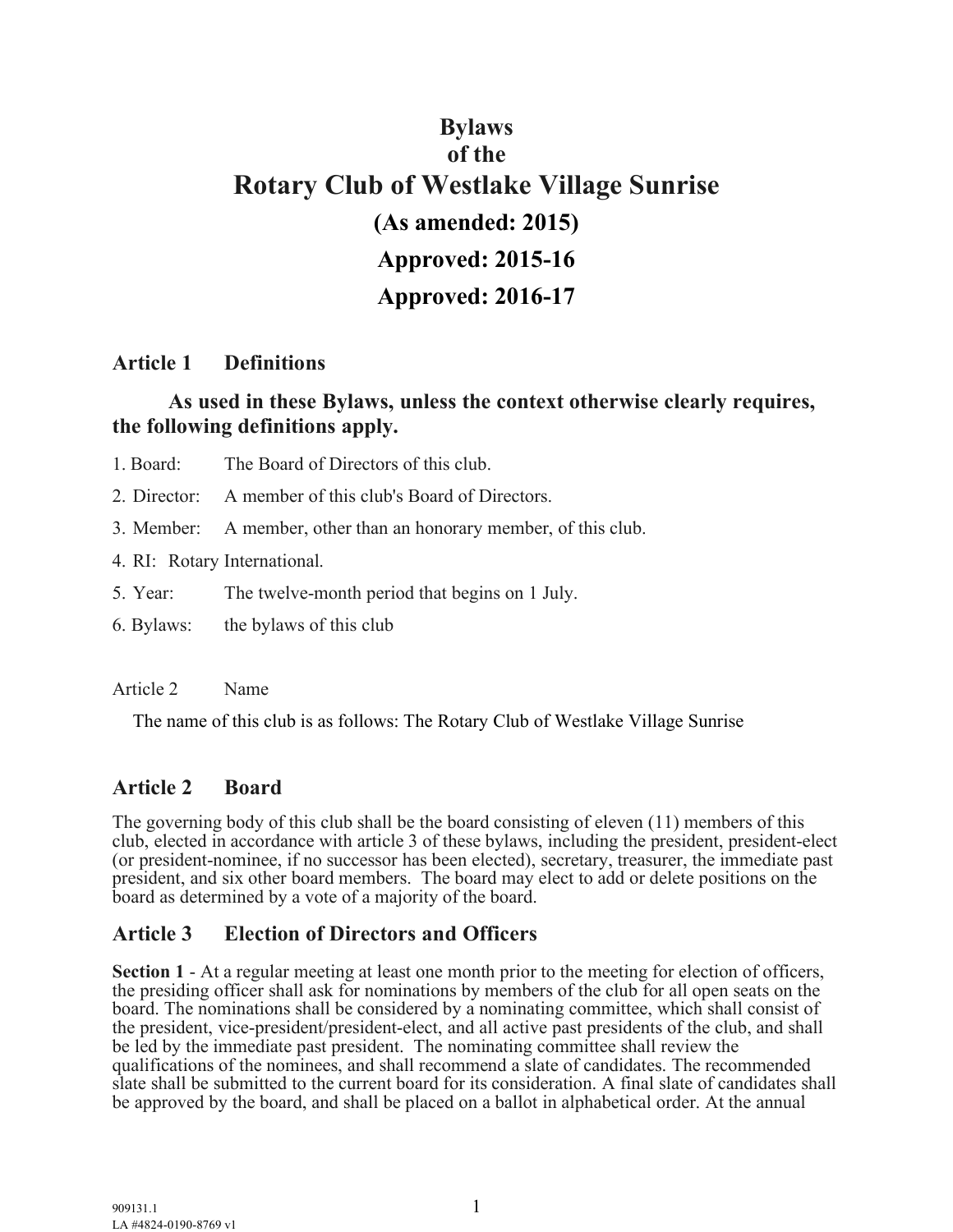meeting, the written ballots shall be distributed to the members, additional nominations shall be accepted from the floor, and an election by written ballot shall be held. The candidates for the open board positions receiving the most votes shall be declared elected to the board for a two year term, commencing on the first day of July next following the election. The candidate for vice-president/president-elect shall be selected by the nominating committee and confirmed by the board, prior to the annual meeting. The vice-president/president-elect shall become president of the club on the first day of July following his/her year of service as vice- president/presidentelect.

**Section 2** - The incoming president, the president-elect nominee, the outgoing president, the other current directors with an additional year of their term remaining, and the newly elected directors shall constitute the board for the Rotary year commencing the first day of July next following the election. Within no more than thirty (30) days following their election, the directors-elect shall meet and confirm the incoming officers (president, vice-president/presidentelect, secretary and treasurer), as selected by the president-elect. The remaining board responsibilities shall be determined by the president-elect following the election and prior to the District Assembly.

**Section 3** - A vacancy in the board or any office shall be filled by action of the remaining directors.

**Section 4** - A vacancy in the position of any officer-elect or director-elect shall be filled by action of the remaining directors-elect.

### **Article 4 Duties of Officers**

**Section 1 -** *President.* It shall be the duty of the president to preside at meetings of the club and the board and to perform other duties as ordinarily pertain to the office of president.

**Section 2 -** *Vice-President/President-elect.* It shall be the duty of the vice-president/president-elect to serve on the board, preside at meetings of the club and the board in the absence of the president, and to perform other duties as ordinarily pertain to the office of vicepresident/president-elect.

**Section 3** *-Secretary.* It shall be the duty of the secretary to keep membership records; record attendance at meetings; send out notices of club, board and committee meetings; record and preserve the minutes of such meetings; report as required to RI, including the semiannual reports of membership on 1 January and 1 July of each year, and prorated reports on 1 October and 1 April of each active member who has been elected to membership in the club since the start of the July or January semiannual reporting period, report changes in membership; provide the monthly attendance report, which shall be made to the district governor within 15 days of the last meeting of the month; collect and remit RI official magazine subscriptions; and perform other duties as usually pertain to the office of secretary.

**Section 4 -** *Treasurer.* It shall be the duty of the treasurer to have custody of all funds, accounting for it to the club annually and at any other time upon demand by the board, and to perform other duties as pertains to the office of treasurer. Upon retirement from office, the treasurer shall turn over to the incoming treasurer or to the president all funds, books of accounts, or any other club property.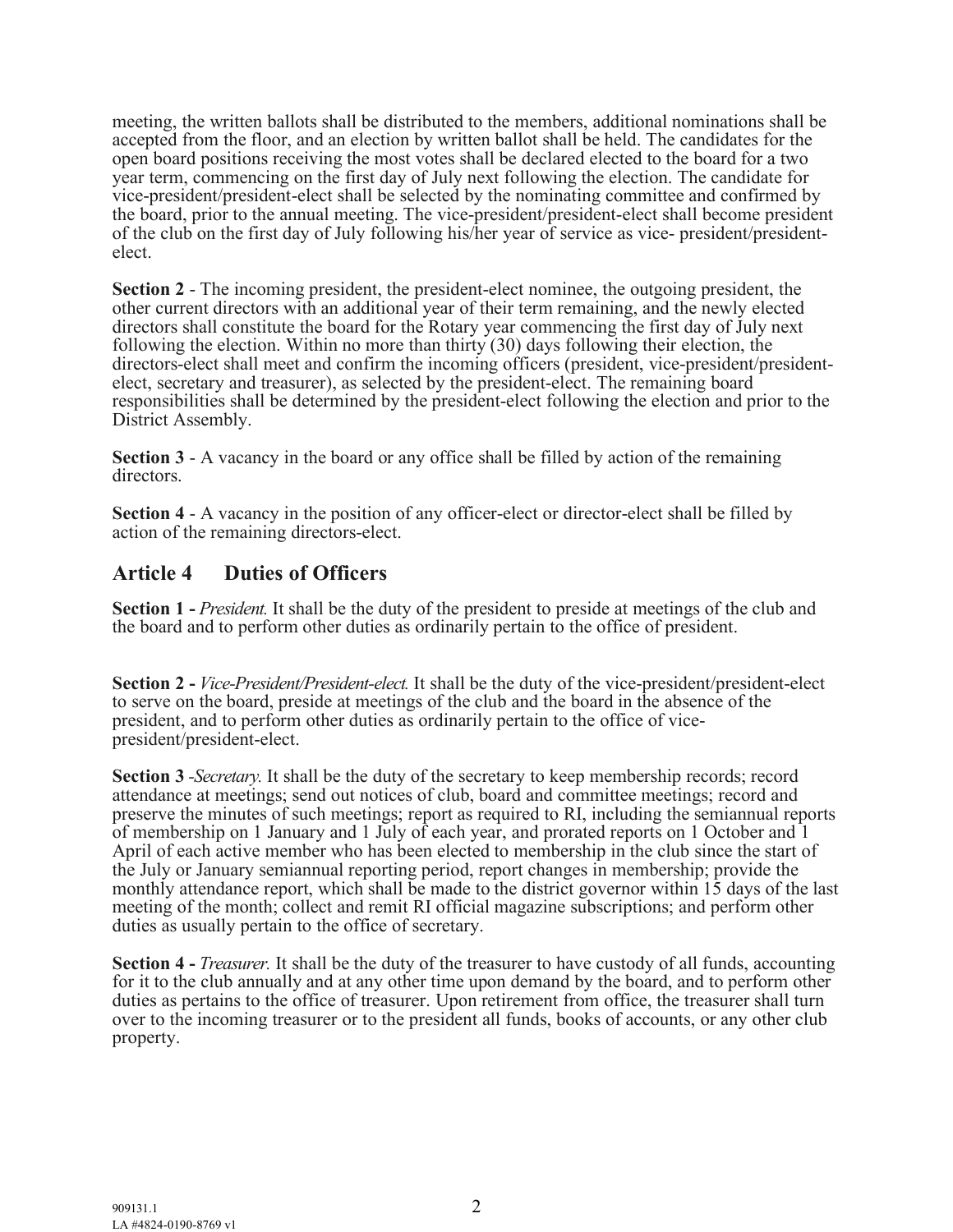## **Article 5 Meetings**

**Section 1** *- Annual Meeting.* An annual meeting of this club shall be held during December each year, at which time the election of officers and directors to serve for the ensuing year shall take place.

**Section 2** - The regular weekly meetings of this club shall be held on Friday mornings at 7:00 a.m. Due notice of any changes in or canceling of the regular meeting shall be given to all members of the club. All members excepting an honorary member (or member excused pursuant to article 8, sections 3 and 4 of the standard Rotary club constitution) in good standing in this club, on the day of the regular meeting, must be counted as present or absent, and attendance must be evidenced by the member's being present for at least sixty (60) percent of the time devoted to the regular meeting, either at this club or at any other Rotary club, or as otherwise provided in the standard Rotary club constitution, article 8, sections 1 and 2.

**Section 3** - One-third of the membership shall constitute a quorum at the annual and regular meetings of this club.

**Section 4** - Regular meetings of the board shall be held monthly on a date to be agreed to by the board. Special meetings of the board shall be called by the president, whenever deemed necessary, or upon the request of two (2) directors, due notice having been given.

**Section 5 -** A majority of the directors shall constitute a quorum of the board.

### **Article 6 Fees and Dues**

**Section 1** - The admission fee shall be as set forth in the Continuing Resolutions.

**Section 2** - The membership dues shall be billed monthly, as set forth in the Continuing Resolutions, with the understanding that a portion of said dues shall be applied to each member's Rotary International dues and District dues, including a subscription to the RI official magazine.

## **Article 7 Method of Voting**

The business of this club shall be transacted by *viva voce\** vote except the election of officers and directors, which shall be by ballot. The board may determine that a specific resolution be considered by ballot rather than by *viva voce* vote.

*(Note: Viva voce vote is defined as when club voting is conducted by vocal assent.)*

#### **Article 8 Five Avenues of Service**

The Five Avenues of Service are the philosophical and practical framework for the work of this Rotary club. They are Club Service, Vocational Service, Community Service, International Service and Youth Service.

## **Article 9 Committees**

Club committees are charged with carrying out the annual and long-range goals of the club based on the Five Avenues of Service. The president-elect, president and immediate past president should work together to ensure continuity of leadership and succession planning. When feasible, committee members may be appointed to the same committee for three years to ensure consistency. The president-elect is responsible for appointing committee members to fill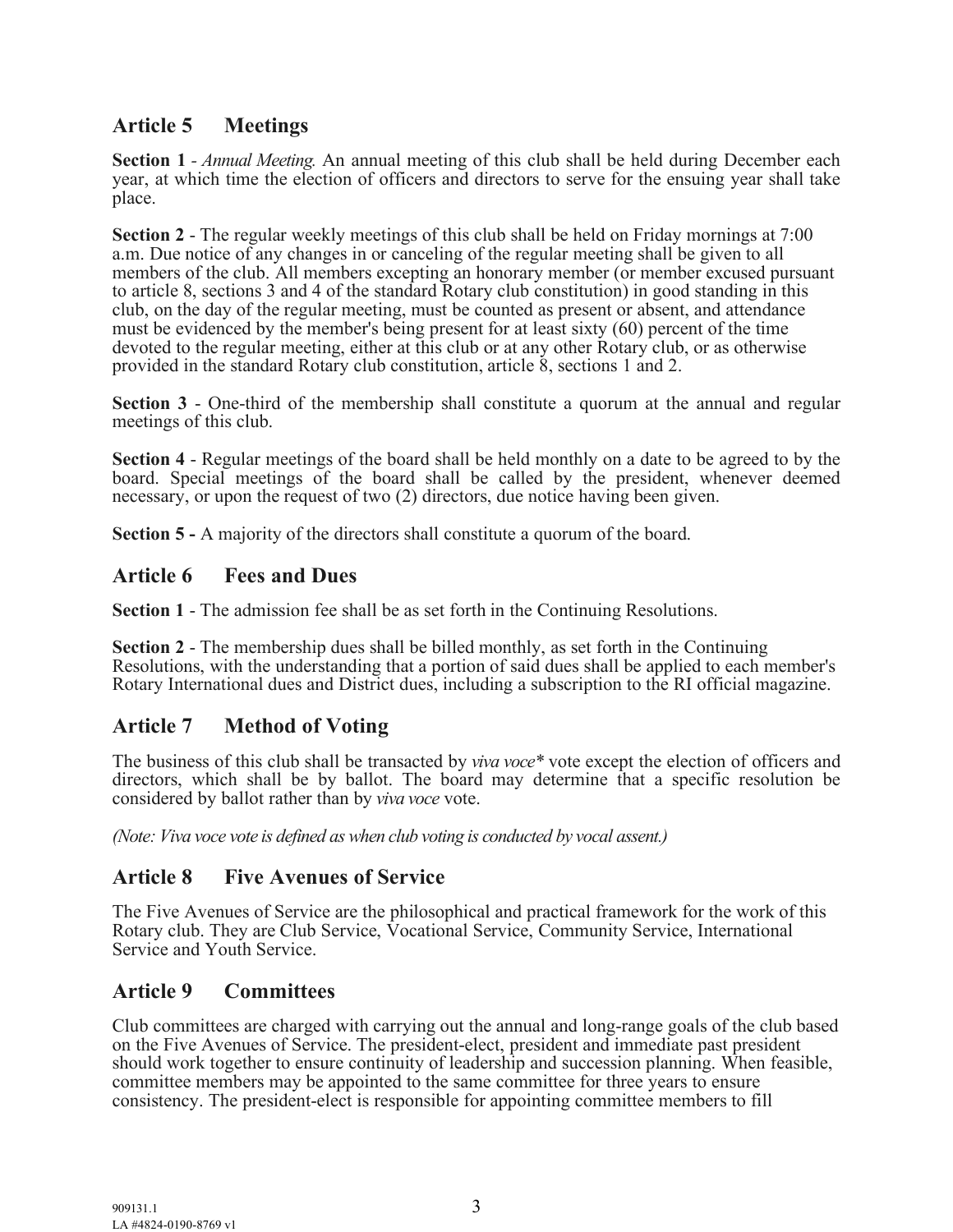vacancies, appointing committee chairs and conducting planning meetings prior to the start of the year in office. It is recommended that the chair have previous experience as a member of the committee. Standing committees may be appointed as follows:

· Membership

This committee should develop and implement a comprehensive plan for the recruitment and retention of members.

- · Club Public Relations This committee should develop and implement plans to provide the public with information about Rotary and to promote the club's service projects and activities.
- · Club Administration This committee should conduct activities associated with the effective operation of the club.
- · Service Projects This committee should develop and implement educational, humanitarian and vocational projects that address the needs of its community and communities in other countries.
- · The Rotary Foundation This committee should develop and implement plans to support The Rotary Foundation through both financial contributions and program participation.

Additional ad hoc committees may be appointed as needed.

- (a) The president shall be ex officio a member of all committees and, as such, shall have all the privileges of membership thereon.
- (b) Each committee shall transact its business as is delegated to it in these bylaws and such additional business as may be referred to it by the president or the board. Except where special authority is given by the board, such committees shall not take action until a report has been made and approved by the board.
- (c) Each chair shall be responsible for regular meetings and activities of the committee, shall supervise and coordinate die work of the committee and shall report to the board on all committee activities.

 $\_$ 

**Article 10 Duties of Committees**

The duties of all committees shall be established and reviewed by the president for his or her year. In declaring the duties of each, the president shall make reference to appropriate RI materials. The service project committee will consider vocational service, community service and international service avenues when developing plans for the year.

Each committee shall have a specific mandate, clearly defined goals, and action plans established by the beginning of each year for implementation during the course of the year. It shall be the primary responsibility of the president-elect to provide the necessary leadership to prepare a recommendation for club committees, mandates, goals and plans for presentation to the board in advance of the commencement of the year as noted above.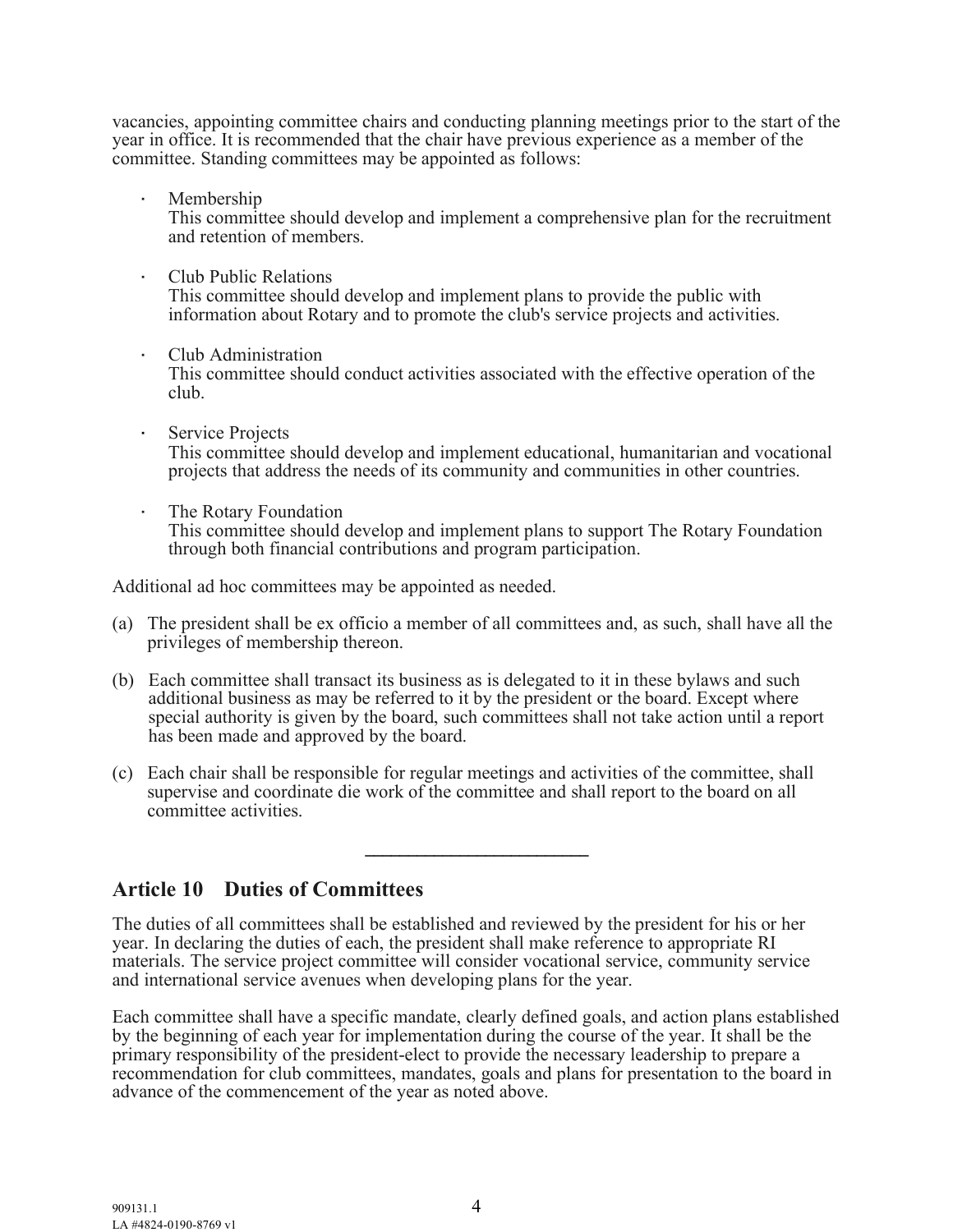## **Article 11 Leave of Absence**

Upon written application to the board, setting forth good and sufficient cause, leave of absence may be granted excusing a member from attending the meetings of the club for a specified length of time.

 $\overline{\phantom{a}}$  , where  $\overline{\phantom{a}}$ *{Note: Such leave of absence does operate to prevent a forfeiture of membership: it does not operate to give the club credit for the member's attendance. Unless the member attends a regular meeting of some other club, the excused member must be recorded as absent except that absence authorized under the provisions of article 8, sections 3 and 4 of the standard Rotary club constitution is not computed in the attendance record of the club.)*

## **Article 12 Finances**

**Section 1** - Prior to the beginning of each fiscal year, the board shall prepare a budget of estimated income and expenditures for the year, which shall stand as the limit of expenditures for these purposes, unless otherwise ordered by action of the board. The budget shall be broken into two separate parts: one in respect of club operations and one in respect of charitable/service operations.

**Section 2** - The treasurer shall deposit all club funds in a bank, named by the board. The club funds shall be divided into two separate parts: club operations and service projects.

**Section 3** - Except to the extent consistent with an approved budget for club operations, all bills shall be paid by the treasurer or other authorized officer only when approved by two other officers or directors.

**Section 4** - A thorough review of all financial transactions by a qualified person shall be made once each year.

**Section 5** - Officers having charge or control of club funds shall give bond as required by the board for the safe custody of the funds of the club, cost of bond to be borne by the club.

**Section 6** *-* The fiscal year of this club shall extend from I July to 30 June, and for the collection of members' dues shall be divided into two (2) semiannual periods extending from 1 July to 31 December, and from 1 January to 30 June. The payment of per capita dues and R1 official magazine subscriptions shall be made on 1 July and 1 January of each year on the basis of the membership of the club on those dates.

Section 7 – The board may request that certain expenses for fund raising and other qualified charitable efforts be paid for by the club's Sunrise Foundation. The club shall reimburse all such expenses and can, at its discretion deposit other funds with the Sunrise Foundation.

## **Article 13 Method of Electing Members**

**Section 1** - The name of a prospective member, proposed by an active member of the club, shall be submitted to the board in writing, through the club secretary or membership chair. A transferring or former member of another club may be proposed to active membership by the former club. The proposal shall be kept confidential except as otherwise provided in this procedure.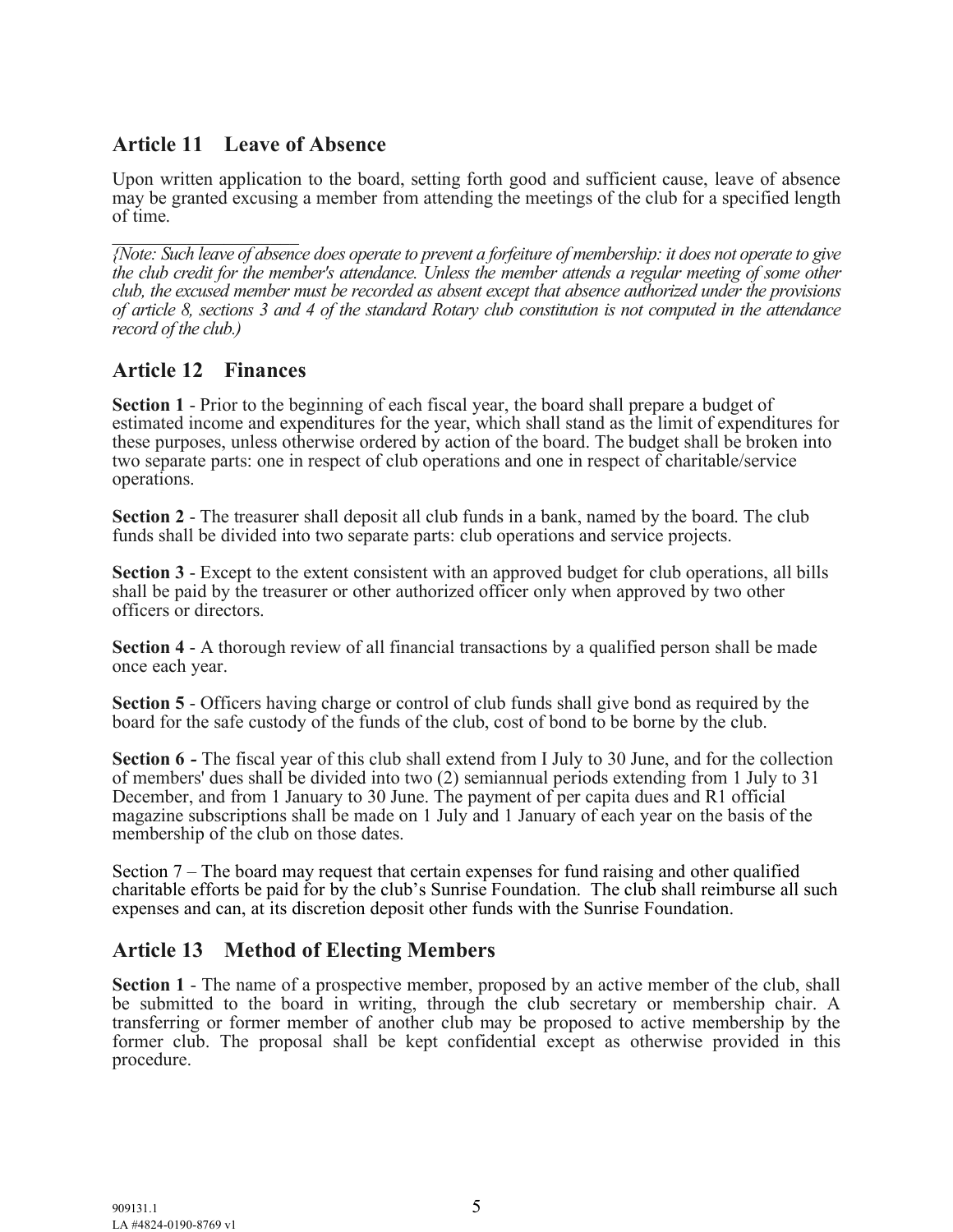**Section 2** - The board (in consultation with the membership committee) shall ensure that the proposal meets all the classification and membership requirements of the standard Rotary club constitution.

**Section 3** - The board shall approve or disapprove the proposal within 30 days of its submission, and shall notify the proposer, through the club secretary or membership director, of its decision.

**Section 4** - If the decision of the board is favorable, the prospective member shall be informed of the purposes of Rotary and of the privileges and responsibilities of membership, following which the prospective member shall be requested to sign the membership proposal form and to permit his or her name and proposed classification to be published to the club.

**Section 5** - If no written objection to the proposal, stating reasons, is received by the board from any member (other than honorary) of the club within seven (7) days following publication of information about the prospective member, that person, upon payment of the admission fee (if not honorary membership), as prescribed in these bylaws, shall be considered to be elected to membership.

If any such objection has been filed with the board, it shall vote on this matter at its next meeting. If approved despite the objection, the proposed member, upon payment of the admission fee (if not honorary membership), shall be considered to be elected to membership.

**Section 6** - Following the election, the president and membership director shall arrange for the new member's induction, membership card, and new member Rotary literature. In addition, the president or secretary will report the new member information to RI and the president will assign a member to assist with the new member's assimilation to the club as well as assign the new member to a club project or function.

**Section 7** - The board may elect, in accordance with the standard Rotary club constitution, honorary members proposed by the board for a one-year membership term, subject to renewal at the board's discretion.

#### **Article 14 Resolutions**

The club shall not consider any resolution or motion to commit the club on any matter until the board has considered it. Such resolutions or motions, if offered at a club meeting, shall be referred to the board without discussion. Prior to action by the board, all resolutions, motions or other proposals for the use of club resources shall first be approved by the appropriate Avenue of Service or other committee, whenever possible.

#### **Article 15 Order of Business**

Meeting called to order. Introduction of visitors. Correspondence, announcements and Rotary Information. Committee reports if any. Any unfinished business. Any new business. Address or other program features. Adjournment.